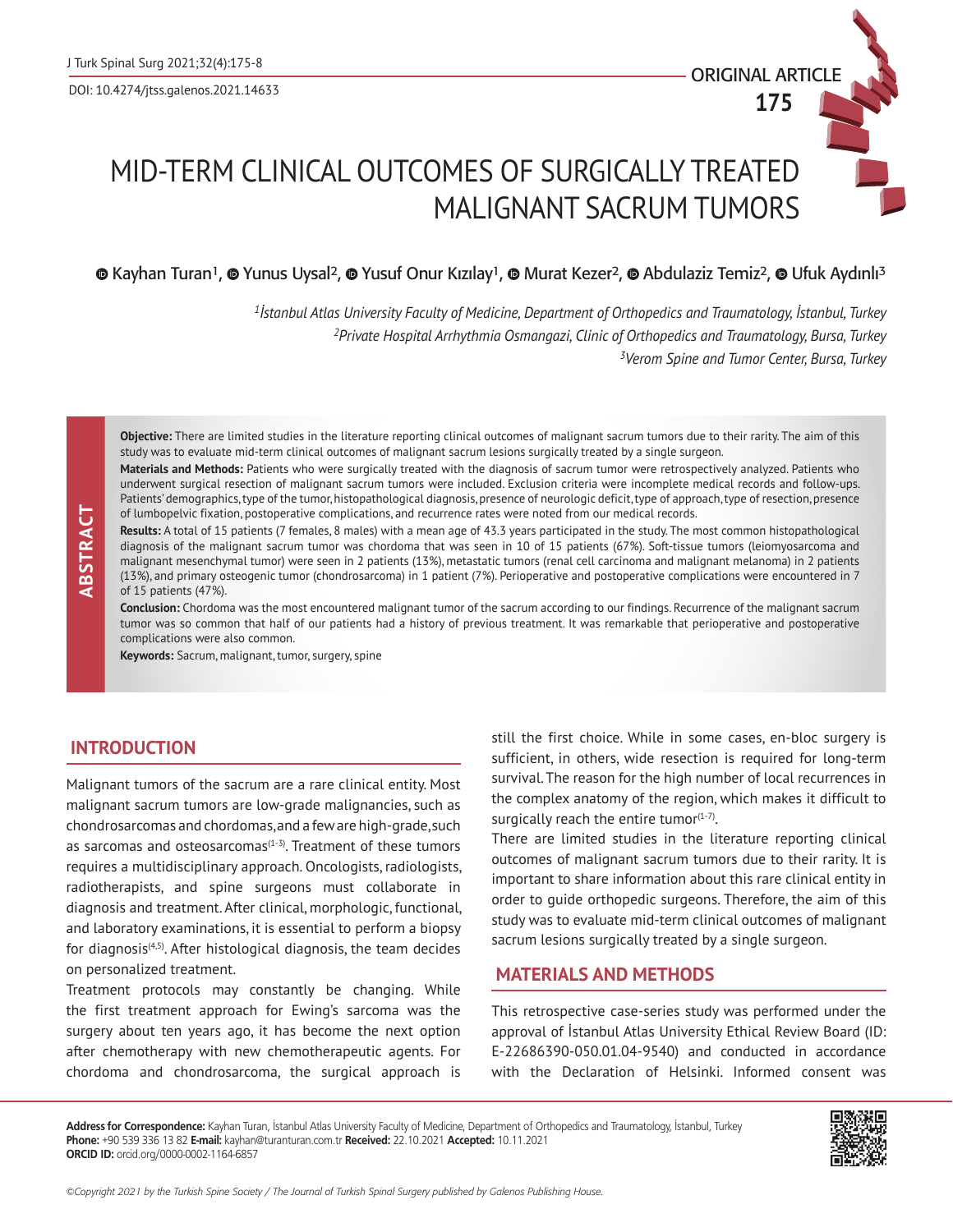

obtained for each patient. Patients who were surgically treated with the diagnosis of sacrum tumors between 2011 and 2019 were retrospectively analyzed. Patients who underwent surgical resection of malignant sacrum tumors were included in the study. Exclusion criteria were incomplete medical records and follow-ups.

Patients' demographics (age, gender), type of the tumor (congenital tumor, primary neurogenic tumor, primary bone tumor, primary soft-tissue tumor, metastatic tumor), histopathological diagnosis, presence of neurologic deficit, type of approach (anterior, posterior, lateral), type of sacrum resection (total, hemicorporectomy, partial, hemisacrectomy), presence of lumbopelvic fixation, postoperative complications and recurrence rates were noted from our medical records.

#### **Statistical Analysis**

Descriptive statistical analysis was performed by using SPSS 25.0 software (SPSS Inc., IBM, NY, USA). Numerical variables were given as means and standard deviations, and categorical variables were given as frequencies and percentages.

# **RESULTS**

A total of 15 patients (7 females, 8 males) were participated in the current study. The mean age of the patients was 43.3±16.6 years old (ranges, 20 to 69 years old). The mean follow-up time was 5.2±2.9 years (ranges, 3 to 11 years). The most common histopathological diagnosis of the malignant sacrum tumor was chordoma.

## **Table 1.** Operative data of the patients

Chordoma, was seen in 10 of 15 patients (67%). Soft-tissue tumors (leiomyosarcoma and malignant mesenchymal tumor) were seen in 2 patients (13%), metastatic tumors (renal cell carcinoma and malignant melanoma) were seen in 2 patients (13%), and primary osteogenic tumor (chondrosarcoma) was seen in 1 patient (7%).

Eight of 15 patients (53%) had a history of previous treatment for the diagnosis of malignant sacrum tumor that revealed these patients underwent resection of the recurrent malignant sacrum tumor. The neurogenic deficit was present in 5 of 15 patients (33%) preoperatively. Operative data of the patients were demonstrated in Table 1.

Perioperative and postoperative complications were encountered in 7 of 15 patients (47%). The most common perioperative complication was rectum perforation which occurred in 2 of 15 patients. These two patients underwent primary repair by the general surgeon. One patient had a dura mater tear during surgery and it was primarily repaired. The most common of postoperative complication was prolonged drainage and closure defect of the wound that occurred in 3 patients. These patients underwent wound debridement and vacuum-assisted closure treatment. Postoperatively one patient had a neurologic deficit and this patient underwent revision of the screw fixation. During follow-ups, 3 patients had recurrence of the tumor (2 chordoma and 1 malignant mesenchymal tumor).

| <b>Patient</b>                   | <b>Gender</b> | Age | <b>Histopathologic</b><br>diagnosis | <b>Approach</b> | <b>Sacrectomy</b><br><b>level</b> | <b>Resection type</b> | <b>Nerve</b><br>sacrification | Lumbo-pelvic<br>fixation |
|----------------------------------|---------------|-----|-------------------------------------|-----------------|-----------------------------------|-----------------------|-------------------------------|--------------------------|
| $\mathbf{1}$                     | Male          | 44  | Chondrosarcoma                      | Lateral         | Upper                             | Hemisacrectomy        | None                          | Yes                      |
| $\overline{2}$                   | Male          | 40  | Leiomyosarcoma                      | Lateral         | Middle                            | Hemicorporectomy      | None                          | Yes                      |
| 3                                | Female        | 47  | Chordoma                            | Posterior       |                                   | No resection          | None                          | <b>No</b>                |
| 4                                | Female        | 67  | Chordoma                            | Posterior       | Upper                             | Partial               | None                          | <b>No</b>                |
| 5                                | Female        | 62  | Chordoma                            | Posterior       |                                   | No resection          | None                          | <b>No</b>                |
| 6                                | Female        | 41  | Malignant<br>melanoma               | Ant. + Post.    | Upper                             | Partial               | None                          | Yes                      |
| $\overline{7}$                   | Female        | 35  | Chordoma                            | Posterior       |                                   | No resection          | None                          | <b>No</b>                |
| 8                                | Male          | 38  | Malignant<br>mesenchimal<br>tumor   | Posterior       | Upper                             | Partial               | None                          | Yes                      |
| 9                                | Female        | 53  | Chordoma                            | Posterior       | Middle                            | Partial               | None                          | <b>No</b>                |
| 10                               | Female        | 20  | Chordoma                            | Posterior       | Middle                            | Partial               | None                          | <b>No</b>                |
| 11                               | Female        | 62  | Renal cell<br>carcinoma             | Ant. + Post.    | Upper and<br>middle               | Partial               | None                          | Yes                      |
| 12                               | Male          | 20  | Chordoma                            | Posterior       |                                   | No resection          | None                          | <b>No</b>                |
| 13                               | Male          | 69  | Chordoma                            | Lateral         | Middle                            | Partial               | None                          | <b>No</b>                |
| 14                               | Male          | 21  | Chordoma                            | Ant. + Post.    |                                   | Total                 | L5                            | Yes                      |
| 15                               | Male          | 31  | Chordoma                            | Lateral         |                                   | No resection          | None                          | <b>No</b>                |
| Ant.: Anterior, Post.: Posterior |               |     |                                     |                 |                                   |                       |                               |                          |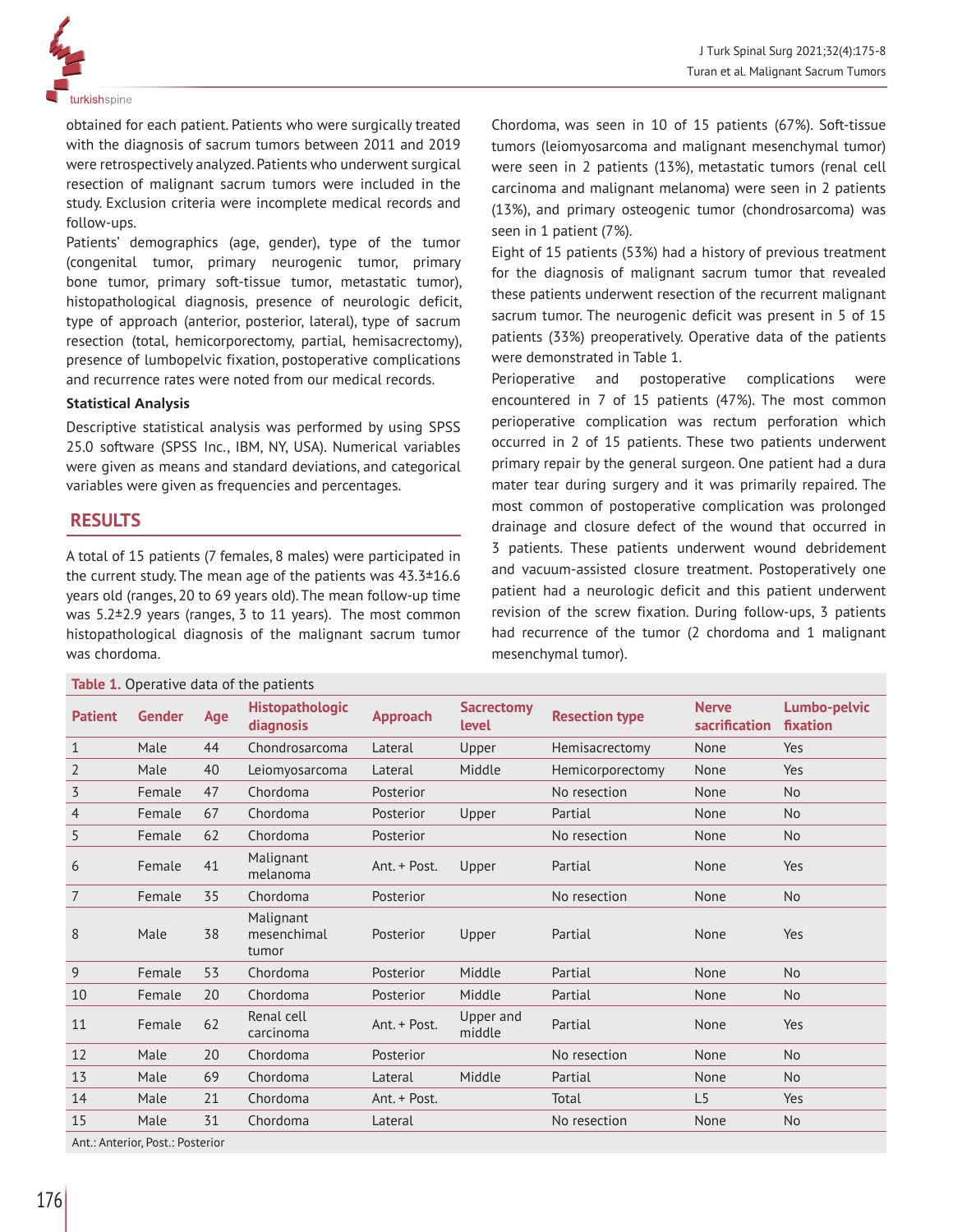# **DISCUSSION**

Chordomas are the most common histopathological form in sacral tumors. They constitute approximately 40% of all malignant sacral tumors. Less frequently, sarcomas and other metastatic tumors. In our series, 10 of 15 cases were chordomas (67%). This tumor originates from the notochord and is aggressive. Although it is considered a tumor, grows slowly $(5)$ . The most prominent symptom is hip and leg pain. Pain occurs when the tumoral tissue compresses the surrounding tissues. Neurological symptoms are independent of pain $(7,8)$ .

Combined techniques are generally used in the treatment. The tumor size, localization, borders, and character of the tumor play a role in the selection of treatment. Chordomas and chondrosarcomas are tumors that are resistant to radiotherapy and chemotherapy, but radiotherapy and chemotherapy are applied as adjuvant treatment after resection surgery. Especially after partial and subtotal resections, the success of the treatment, and longer survival without long-term recurrence, adjuvant therapy is necessary<sup>(1,7,8)</sup>. In our series, all our patients received adjuvant radiotherapy and chemotherapy. New chemotherapeutic agents are effective both in increasing the effectiveness of surgery and in obtaining more successful results in cases where surgery cannot be performed<sup>(3,9,10)</sup>.

Surgical approaches are classically anterior, posterior, lateral, and combined approaches. Combined approaches are preferred for more successful results and long-term survival. An anterior approach is required if the tumor has invaded the pelvic organs. If spinopelvic fixation is required, posterior and combined approaches are recommended. In our series, a posterior approach was required in 8 cases, a lateral approach in 4 cases, and a combined approach in 3 cases. Depending on the location of the tumor, sacrectomy levels vary, and nerve root sacrification may sometimes be inevitable in more proximal tumors. Stabilization may be necessary in cases where lumbosacral instability develops $(11,12)$ . Lumbosacral fixation also provides an advantage in terms of postoperative quality of life for the patient $(12)$ . We performed lumbosacral stabilization in a case where the tumor borders exceeded the lumbosacral junction and we had to sacrifice the L5 nerve root. If more than 50% of the sacroiliac joint is removed and lumbosacral instability occurs, stabilization is required $(11-14)$ .

In cases where the resection is large, a rectus abdominis myocutaneous flap is used to close the defect area. We used the rectus flap for defect closure in two of our cases where we performed high sacrectomy with the anterior-posterior combined approach, and we achieved successful results. Early postoperative surgical site infection is one of the most common complications. Being close to the perineum facilitates infection. Wide resection and cavity formation also pave the way for infection. The early infection rate in the literature is between 25% and 50%. In our series, early infection was found to be 36%, similar to the literature. The infection rate in intralesional



resections is significantly lower. In addition, lumbopelvic fixation can prevent instability and reduce infection formation $(15-17)$ .

For postoperative rehabilitation and ambulation, the preservation of the L5-S1 nerve root and the preservation of the S2 nerve root are necessary and important for sphincter function. While the preservation of the nerve roots is necessary for the functions, on the other hand, sacrificing the nerve root and performing wider resection is important in preventing local recurrences<sup>(16,17)</sup>. In our series, the L5 nerve root was sacrificed in only 1 case. Our view is to preserve the L5 nerve root as much as possible for functional results. We tried to resection from the widest possible border while trying to preserve the nerve root as much as possible.

### **Study Limitations**

The main limitations of our study were its the limited number of cases and retrospective design. However, we reported outcomes of a rare clinical entity, the surgical treatment of malignant sacrum tumor, in which outcomes of treatments as well as giving information about potential complications are very important for spine surgeons. Further studies with larger cohorts are needed in order to better assess outcomes, complications, and recurrence rates.

## **CONCLUSION**

Chordoma is the most encountered malignant tumor of the sacrum according to our findings. Recurrence of the malignant sacrum tumor was so common that half of our patients had a history of previous treatment. It is remarkable that perioperative and postoperative complications were also common in our series, even if surgical treatment had been performed by an experienced spine surgeon.

#### **Ethics**

**Ethics Committee Approval:** Ethics committee approval was obtained from İstanbul Atlas University Ethical Review Board (ID: E-22686390-050.01.04-9540).

**Informed Consent:** Informed consent was obtained for each patient.

**Peer-review:** Internally peer-reviewed.

#### **Authorship Contributions**

Surgical and Medical Practices: U.A., Concept: K.T., U.A., Design: K.T., U.A., Data Collection or Processing: Y.U., Y.O.K., M.K., Analysis or Interpretation: K.T., Y.U., Y.O.K., M.K., A.T., Literature Search: A.T., Writing: K.T.

**Financial Disclosure:** The authors declared that this study received no financial support.

**Conflict of Interest:** The authors have no conflicts of interest to declare.

## **REFERENCES**

<sup>1.</sup> Varga PP, Szövérfi Z, Lazary A. Surgical treatment of primary malignant tumors of the sacrum. Neurol Res. 2014;36:577-87.